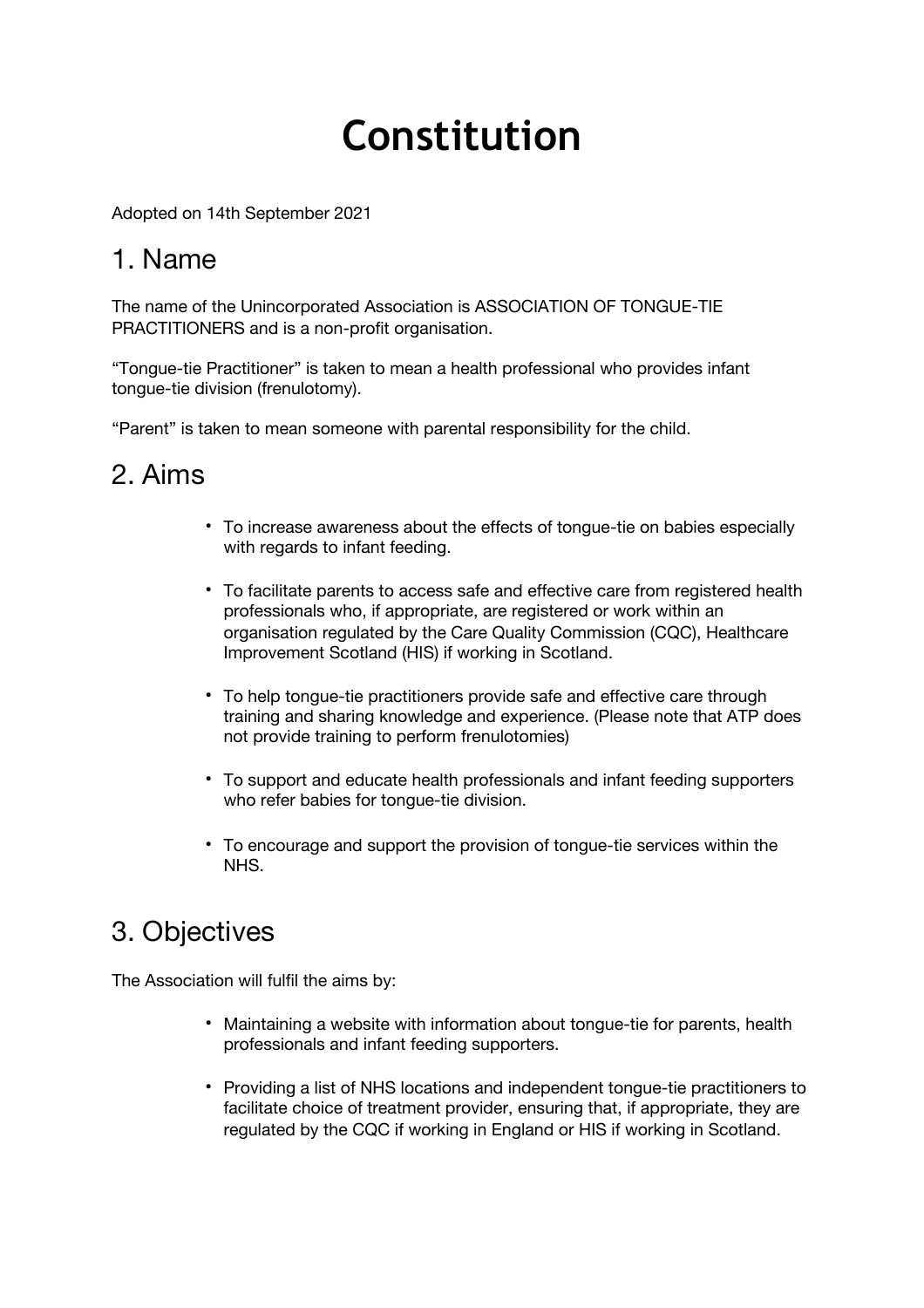- Maintaining and moderating online and virtual forums for tongue-tie practitioners to facilitate learning, support and improving practice.
- Organising study days to increase knowledge about tongue-tie and to support health professionals and infant feeding supporters who refer babies for tongue-tie division.
- Encouraging tongue-tie practitioners to access support and peer review.
- Encouraging publication of audit, studies and research into tongue-tie and the frenulotomy procedure.
- Supporting the work of providers of tongue-tie division training.
- Benchmarking practice in line with relevant guidance and research.
- Providing support for members where required especially regarding their registration with the CQC or HIS if appropriate.

### 4. Membership

a) Membership of the ATP shall be open to anyone who supports the aims and objectives of the ATP. There shall be five categories of membership; Full, Affiliate, Student, Retired and Honorary.

**Full Members:** those who are tongue-tie practitioners and are regulated by a governing body, i.e. members of the Nursing and Midwifery Council (NMC), General Medical Council (GMC), General Dental Council (GDC).

Full members working in an independent capacity must have adequate professional indemnity insurance and be regulated by the CQC for surgical procedures if working in England or HIS if working in Scotland.

#### **Affiliate Members:** those who are

- a) non-registered health professionals and infant feeding supporters with an interest in supporting parents of babies with tongue-tie, or
- b) registered health professionals who do not perform tongue-tie division (frenulotomy).

**Student Members**: those who are full time allied health professional students with an interest in tongue-tie.

**Retired Members:** those who have ceased performing tongue-tie division but would like to stay involved.

**Honorary Members:** may be Full or Affiliate members for life. They can be nominated by the Committee after discussion and elected by majority vote at a General Meeting. Honorary members are not required to pay the annual subscription fee but will be required to pay advertising fees for listings.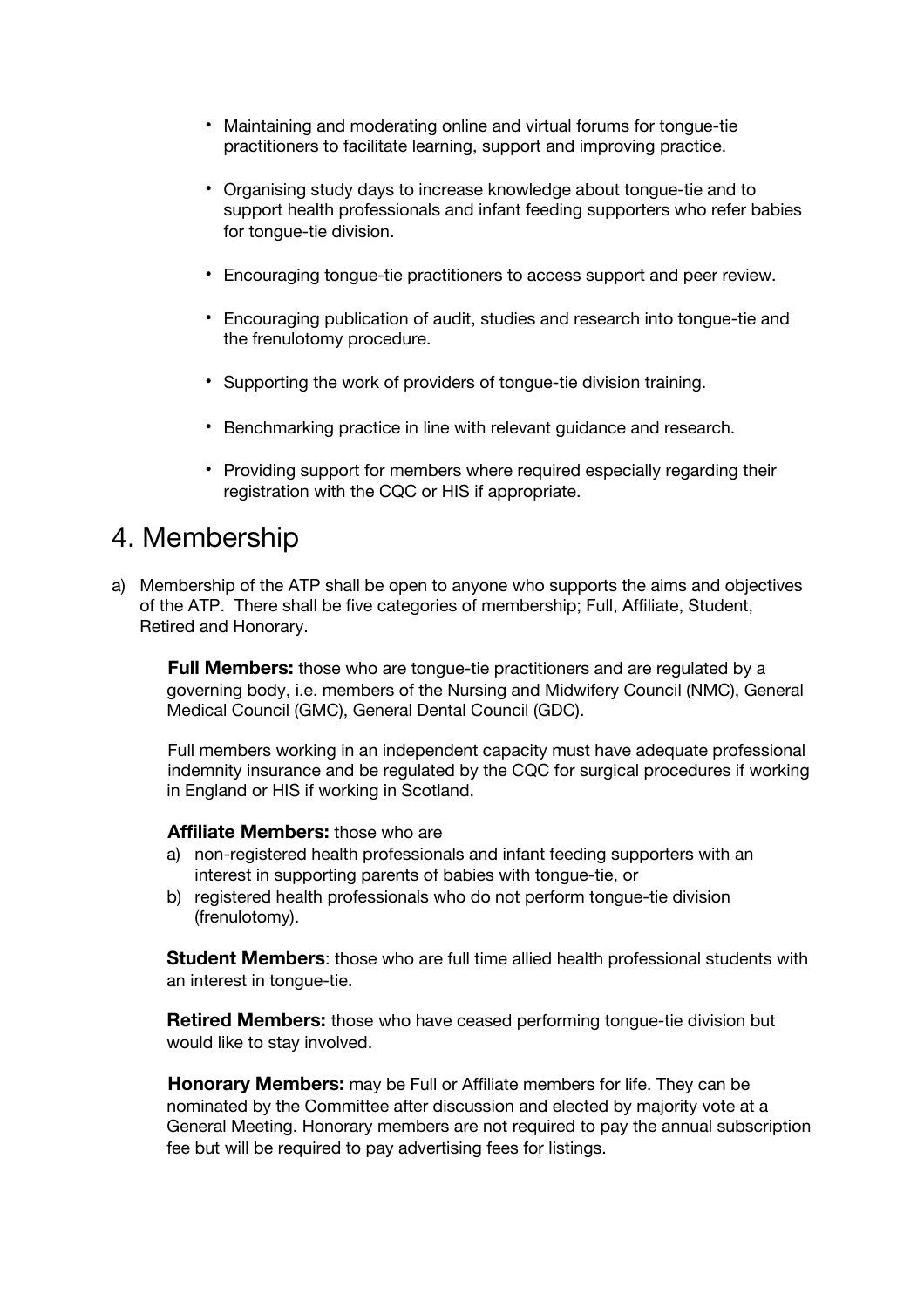Only Full Members and Full Honorary Members hold the right to vote.

- b) Membership and listings fees are to be decided and voted on by the Committee and reviewed on an annual basis. As a non-profit making organisation, fees would cover the cost of website development and management, organising conferences /study days, administrative expenses and furthering the aims and objectives of the ATP.
- c) All members must pay the annual subscription fee that the Committee has set for the year in question. Student and retired members will be charged a discounted rate. Subscriptions are payable on joining as a member and then annually going forward.
- d) Full members who wish to list their private services within the Website Directory will be charged an annual advertising fee and a fee to update their listing as required. They will only be permitted to include their home address as a base for home visits and physical clinic locations. (For privacy reasons the location of the nearest post office can be used instead of a home address). Please note that the member's name that is listed should match their professional registration name.

There shall be no charge to list NHS services, but any contact details will need to be generic to avoid the need for frequent updating.

- e) Members will be asked to pay their annual subscriptions and listing fees by direct debit. They will be informed in advance of any changes to the fees.
- f) A member can withdraw their membership at any time by giving notice in writing to the Membership Secretary. There will be no refund of subscription or listing fees unless in exceptional circumstances which will need to be placed in writing to the Chairperson.
- g) The Committee shall have the power to refuse, terminate or suspend the membership of any member where it is considered such membership would be detrimental to the interests, aims and objectives of the Association or is not in line with the professional standards expected by their regulatory bodies.
	- Notice of such intention should be forwarded to the member in writing and allowing a period of 28 days for the member to request a hearing by the Committee.
	- There shall be a right of appeal to an independent arbitrator appointed by mutual agreement.
	- Membership fees will not be refunded.
- h) Any complaint received in relation to the conduct of a member will be treated in confidence and in a professional manner unless there are safeguarding issues.
- i) A mediation service is available to members to use between themselves and their clients through Centre for Effective Dispute Resolution (CEDR). Please contact the Chairperson or Secretary / Vice Chairperson if more information is needed or this is required.
- j) All members will adhere to the International Code of Marketing of Breastmilk Substitutes.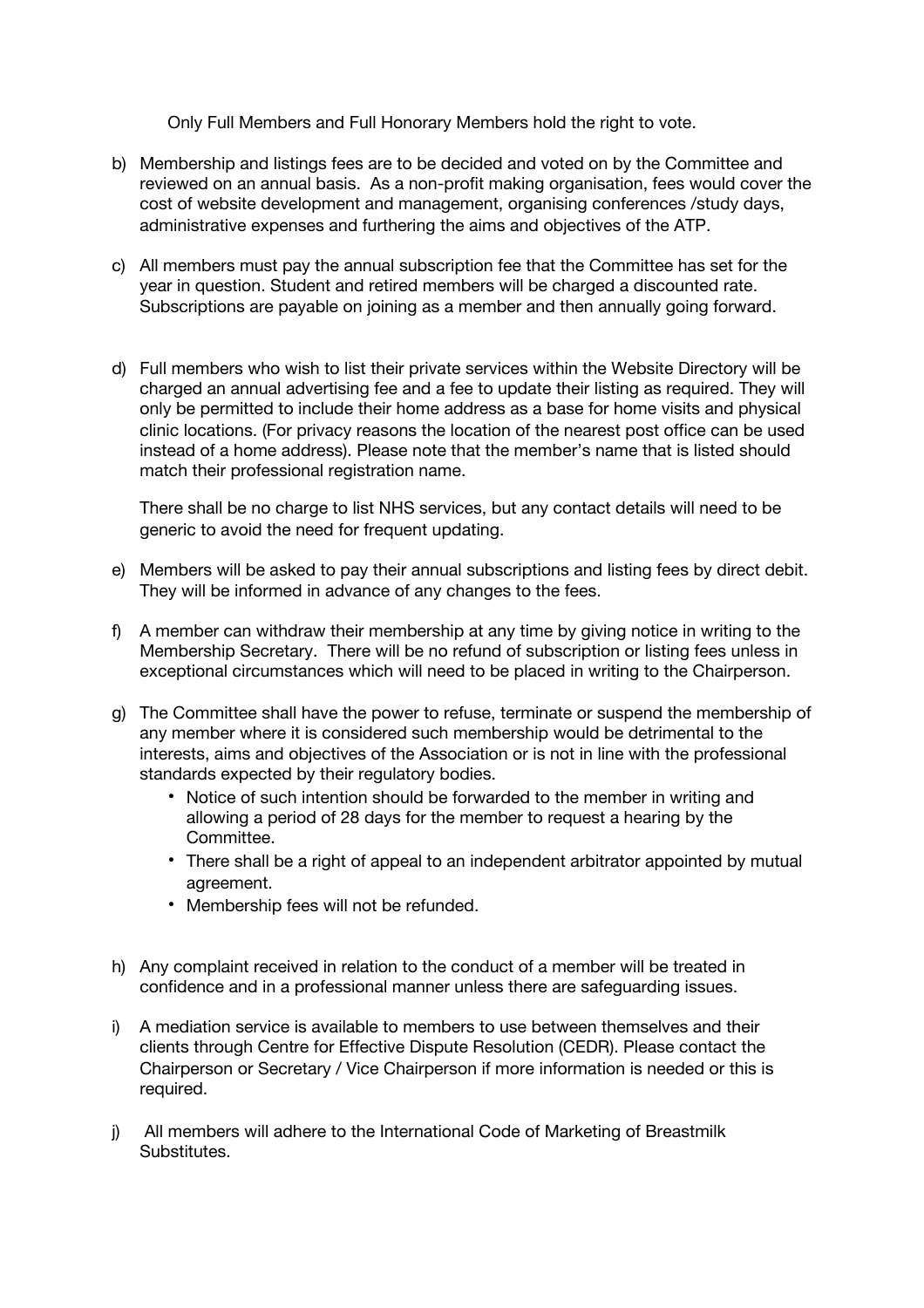- k) All members accessing the closed ATP Facebook Group must use a Facebook Account in the name used to register with the ATP. No shared accounts, aliases or abbreviated names will be permitted.
- l) Members will be expected to adhere to the ATP 'Professional Conduct Policy' (Appendix 1).
- m) The Membership Secretary will maintain a list of current members in accordance with ATP's Privacy Policy.

### 5. Committee

a) The ATP shall be administered by a Committee consisting of not less than 6 (six) people and not more than 16 (sixteen) to include no more than 3 non-role members. The Committee will be elected at the Annual General Meeting and consist of the officers:

| Chairperson                                     | <b>Essential</b> |
|-------------------------------------------------|------------------|
| <b>Secretary / Vice</b><br>chairperson          | <b>Essential</b> |
| <b>Minutes Secretary</b>                        | <b>Essential</b> |
| <b>Treasurer</b>                                | <b>Essential</b> |
| Vice Treasurer                                  | Desirable        |
| <b>Membership Secretary</b>                     | <b>Essential</b> |
| <b>Sales Officer</b>                            | <b>Essential</b> |
| Website Coordinator                             | <b>Essential</b> |
| <b>Professional Midwifery</b><br>Advocate (PMA) | Desirable        |
| Events Coordinator                              | Desirable        |
| Media / Social Media<br>Officer                 | Desirable        |
| <b>Adverse Events</b><br>Coordinator            | Desirable        |
| Audit Coordinator /<br>shared role              | Desirable        |

Elected committee members with no designated officer's role of which can be a maximum of 3, are expected to be proactive within the group. This provides the ideal opportunity for members to be part of the decision making group within the ATP and consider whether a particular role is suited to them for the future.

b) The officer's term will be for a two-year period unless in the absence of a voluntary successor, the current holder is happy to continue and re-elected by the members.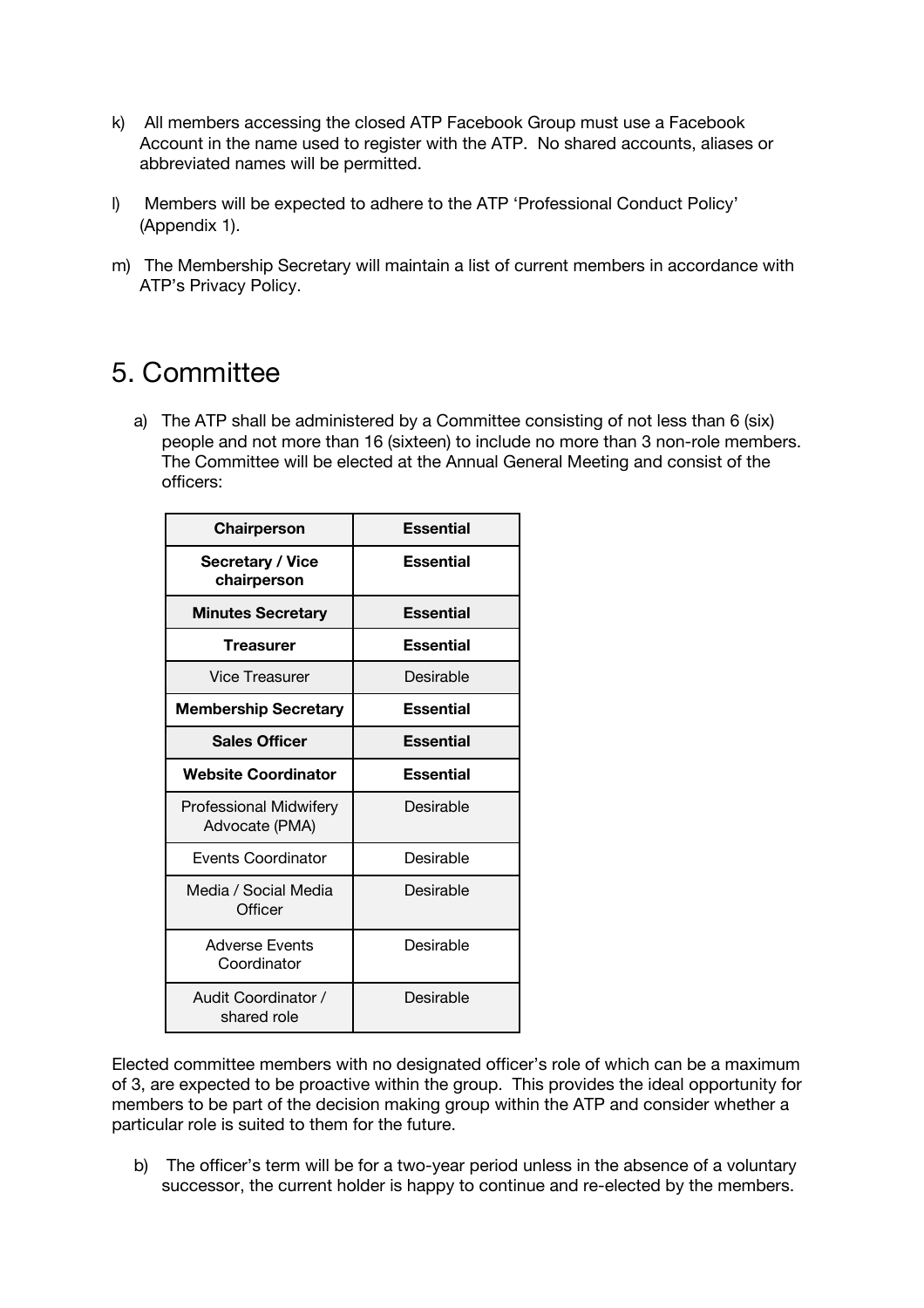- c) Nominations for the Chairperson shall be from existing Committee members or members who have served on the Committee within the previous three years.
- d) If any Committee member resigns from their post during their term of office, the Committee has the power to appoint another member to the vacancy. This newly appointed member will have the same voting powers as the member they replaced and will stay in place until the next AGM.
- e) Committee members will be expected to promote the interests of the ATP in line with the constitution at all times. They will not make decisions as individuals on behalf of the ATP but collectively as a Committee.

### 6. Meetings

The Committee will keep minutes of all its meetings and keep safe all records relating to the ATP. Forums will not be minuted as they are for personal and confidential support.

### Committee Meeting

The Committee is responsible for the management of the ATP and shall meet a minimum of twice each year and this can be in person or by virtual media.

- At least 5 (five) Committee members must be present (quorum) for the Committee meeting to take place.
- Voting at Committee meetings shall be by show of hands on a majority basis. If there is a tied vote, then the Chairperson shall have a second and casting vote. Non committee members are not permitted to vote but are welcome to listen and contribute their opinions.
- Sub-groups and working parties can be set up as deemed necessary which will be accountable to the Committee. At least one Committee member will be a member of such sub-group/working party.
- Members are welcome to observe, however in the event of personal or sensitive information relevant to a member being discussed; they will be requested to leave the room.

### General Meeting

These are meetings that ALL members can attend and take full part in. The Committee is responsible for arranging General Meetings and they shall meet a minimum of twice each year. Meetings can be in person or by virtual media.

• At least 5 (five) Committee members must be present (quorum).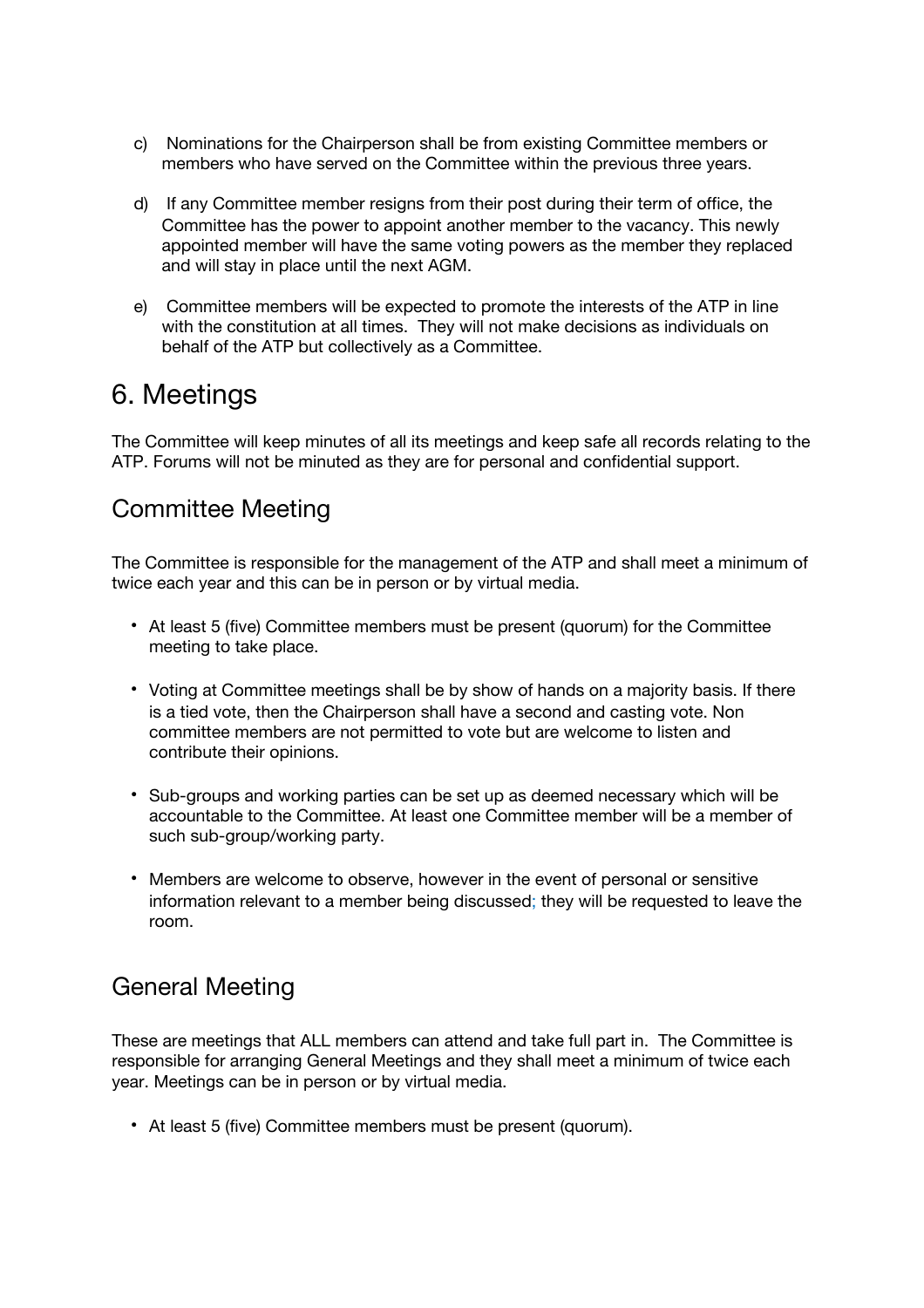• Voting at General meetings shall be by show of hands on a majority basis. If there is a tied vote, then the Chairperson shall have a second and casting vote.

#### **The business of the General Meeting shall include:**

- Updating members of events.
- Presentation from outside agencies, for example, research.
- Consideration of any other matter as may be appropriate and which the Chairperson is prepared to accept as legitimate business for the Association.
- Providing the opportunity for learning in the form of a Forum allowing for learning and discussion.

### Annual General Meeting

The ATP shall hold an Annual General Meeting (AGM) at not more than 15 month intervals. This can be in person or by virtual media.

- The quorum for the AGM shall be at least 9 (nine) persons, at least 1/3 of those attending the AGM need to be non-committee members.
- Members will be given a minimum of 21 days notice of the AGM.
- Nominations for election to the Committee can be made by Full Members of the Association in writing. Nominations must be received by the Secretary at least 14 days prior to the date of the AGM.
- If no nominations are received before the meeting, those present may nominate themselves or others who are present. Should nominations exceed vacancies, election shall be by secret ballot.
- If essential roles within the committee are not filled, then the remaining committee will manage the roles until such time as they are filled.

#### **The business of the AGM shall include:**

- Receiving a report from the Chairperson of the group's activities over the year.
- Receiving a report and presentation of the last financial year's accounts from the Treasurer on the finances of the group.
- Electing new Committee Members or reflecting current Committee members if their 2-year term has come to an end.
- Consideration of any other matter as may be appropriate and which the Chairperson is prepared to accept as legitimate business for the AGM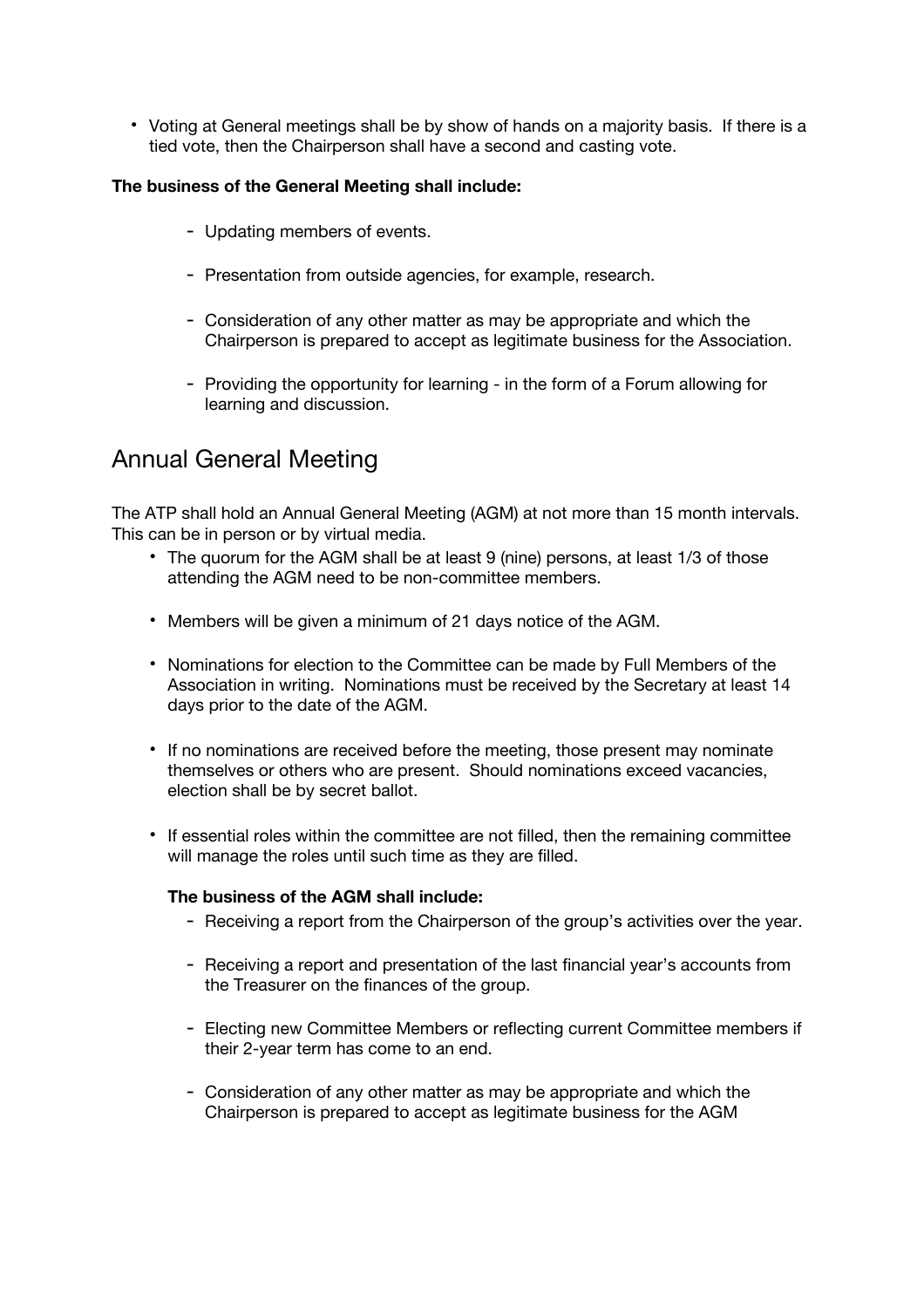### Special General Meeting

The Secretary will call a Special General Meeting at the request of the majority of the Committee or at least 30% of membership. The request must be delivered in writing to the Secretary or Chairperson stating the reason for the request.

- The meeting will take place within 28 (twenty-eight) days of the request.
- All members will be given a minimum of 14 (fourteen) days notice of the date, time and agenda. Details of venue will be advertised as soon as possible. This will be via email, social media (closed Facebook Group) and available on the website.
- At least 5 (five) Committee members must be present to achieve quorum.
- If voting is necessary, it shall be by show of hands on a majority basis. If there is a tied vote then the Chairperson shall have a second and casting vote.
- If members cannot make the meeting but would like to have their opinion noted, they can do this in writing to the Secretary which must be received at least 7 days prior to the date of the Special General Meeting

# 7. Finance

- a) Any money obtained by the ATP shall be used only to support the aims and objectives of the ATP.
- b) Any bank accounts opened for the group shall be in the name of the association.
- c) Any cheque issued shall be signed by at least two of any three nominated signatures.
- d) The Treasurer's statement will be available at each meeting.
- e) The Committee will ensure that the group stays within the budget.
- f) A percentage of the income generated by ATP conferences and study days will be allocated to an education fund for members to access. The percentage has been agreed at 10% of the conference and study days profits generated annually.
- g) No member of the Committee can be employed by the ATP or receive any payment from its funds except for reasonable out of pocket expenses properly incurred for the purposes of the organisation. See the ATP 'Expenses Policy.' (Appendix 2)